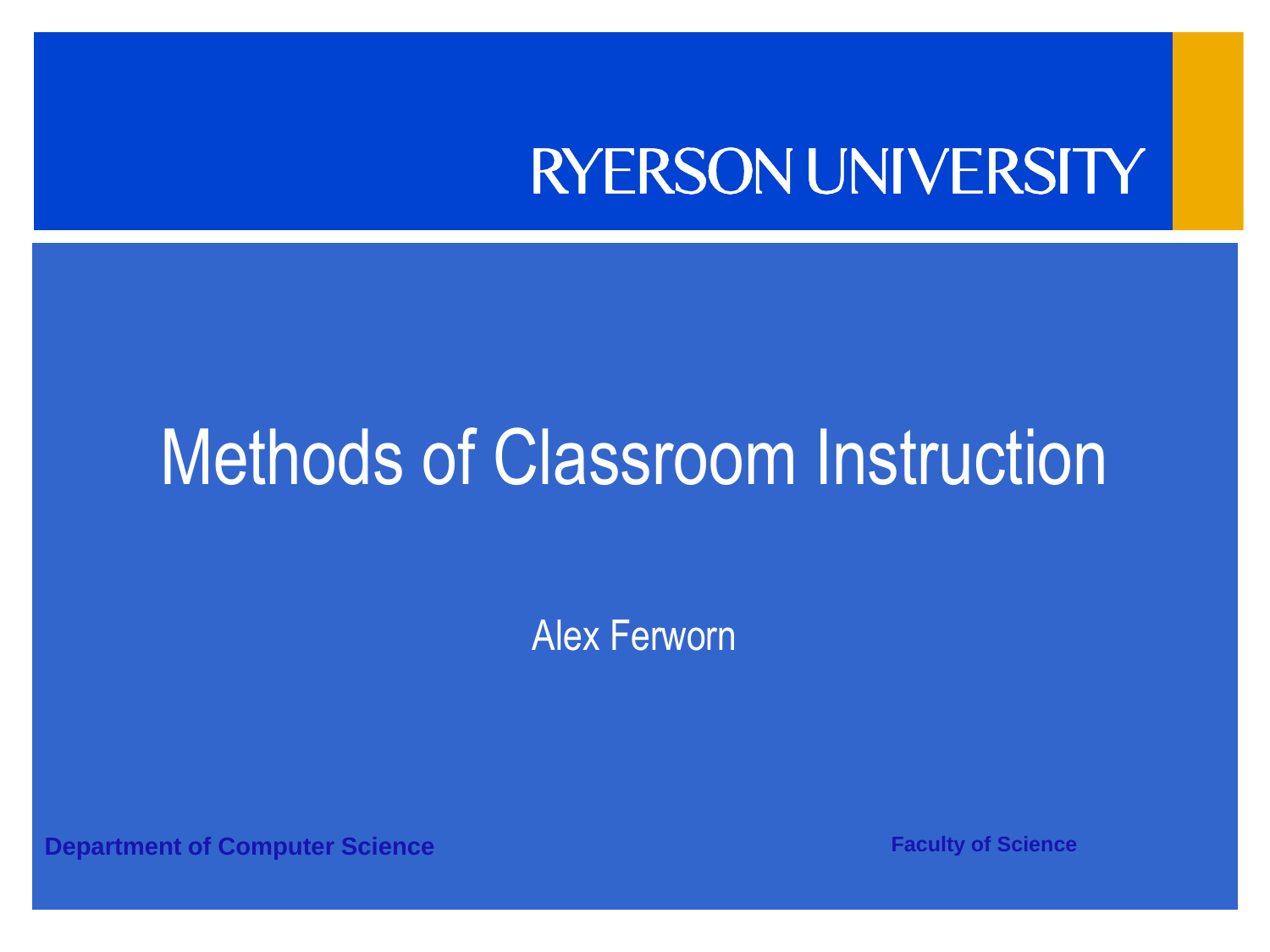# **Topics**

- Motivation for Good Teaching
- Principles of Instruction
- The Use of Questions

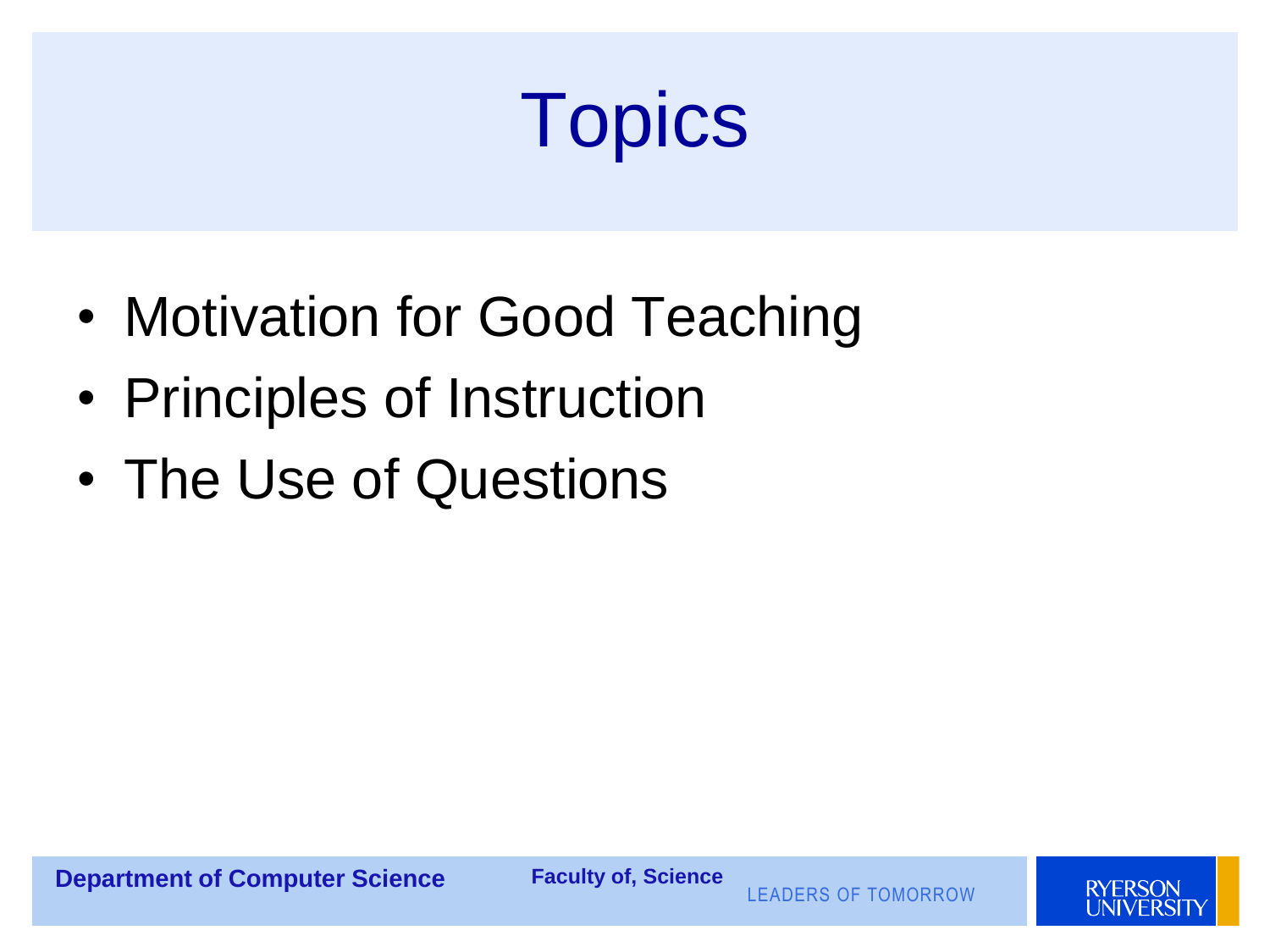# Motivation for Teaching Well

- You don't want to be a "war story"
- You want to be remembered for good reasons
- Your students are a reflection of you
- You don't want to be hit by a plane



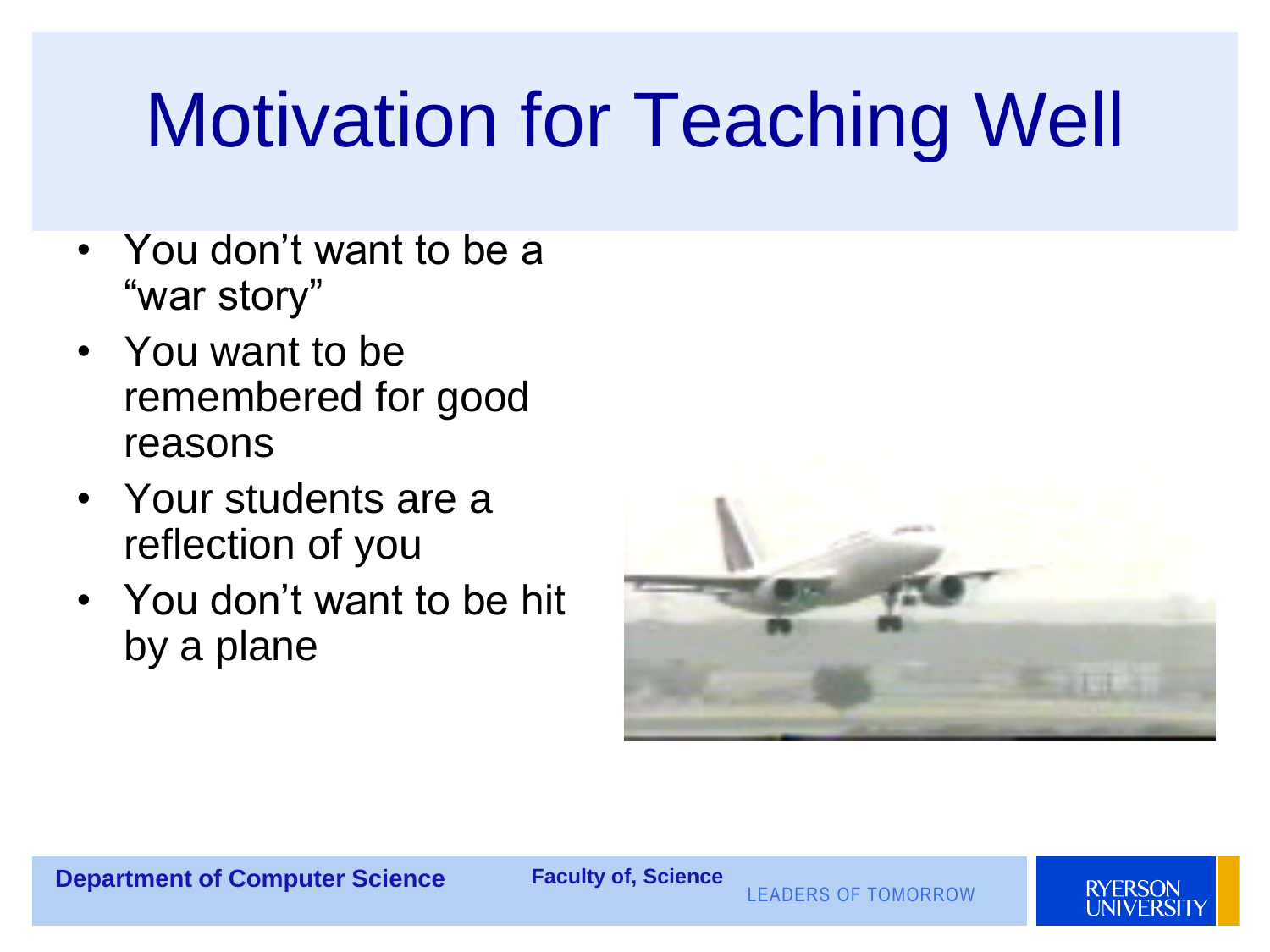## Principles of Instruction

- Students learn
- In the cla **the process of** learning
- managen
- At best
- At worst



– Prevent you from screwing up learning



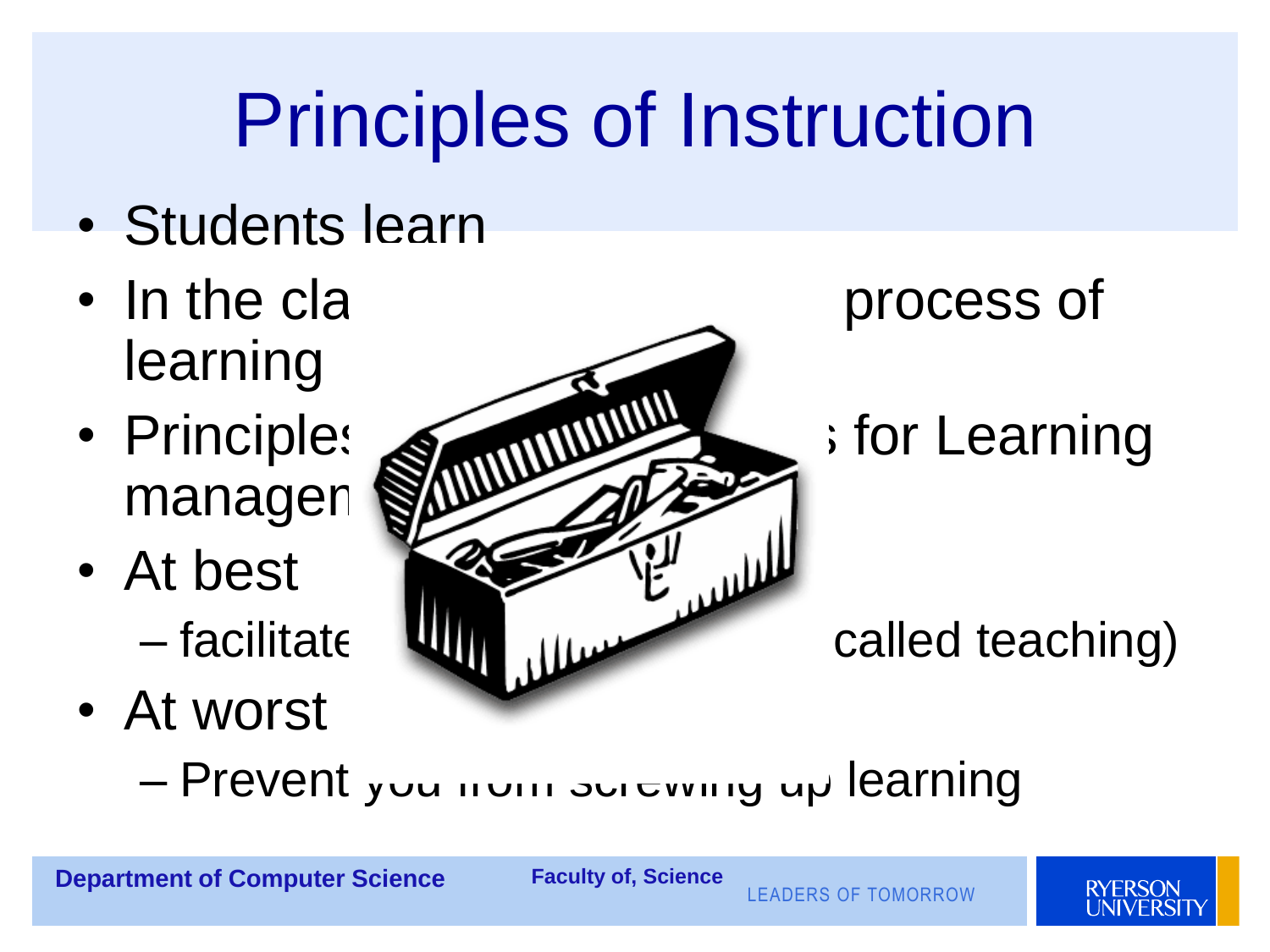## Interest

- Create and maintain interest given the "2 minute rule"
- This can be done through
	- Explaining advantages of knowing something
	- Instructor Enthusiasm
	- Appealing to many senses
	- Competition, games
	- Surprise
	- Voice variation
	- Eye contact
	- Questioning Technique





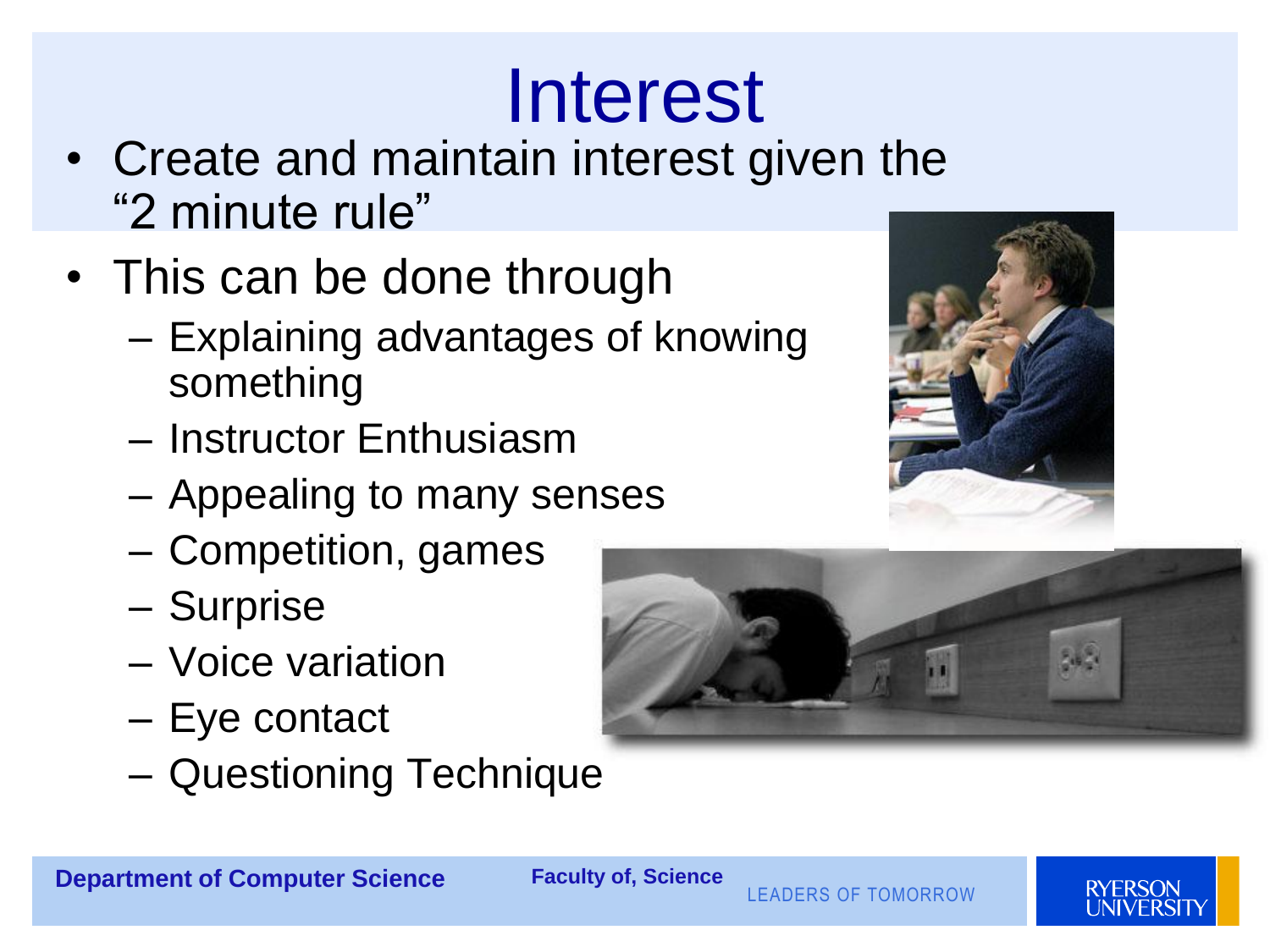# • You must **Comprehension**

- - Start at the level of understanding
	- Proceed at the rate of comprehension
- Go from easy to difficult
- Review what students already know
- Review what is being presented
- Be aware of student expressions





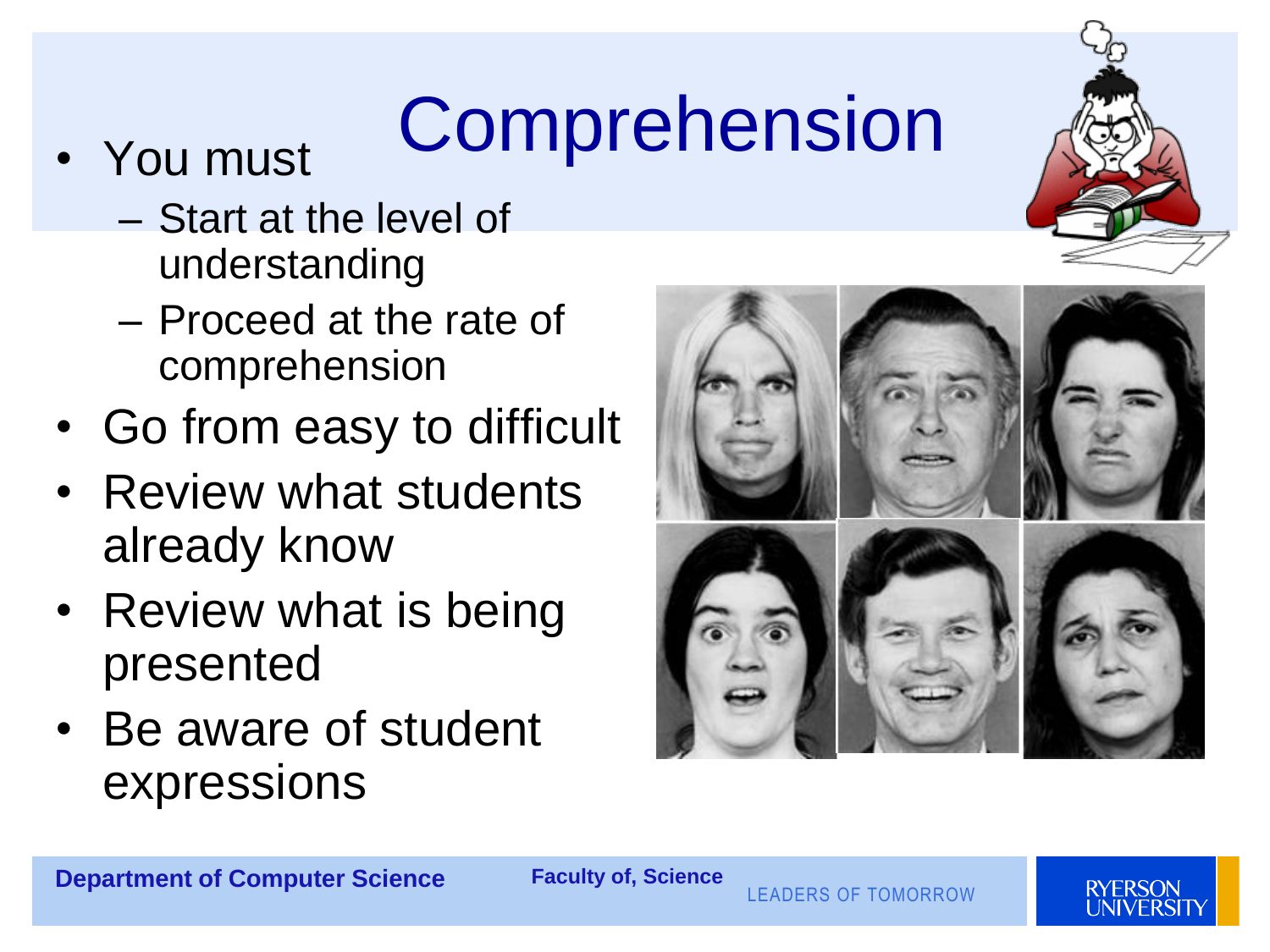## **Emphasis**

- Emphasis placed on what is important
- Not everything is important
- Repetition == emphasis
- Examples == emphasis
- Review == emphasis
- Handouts == emphasis
- Did I mention the importance of emphasis?

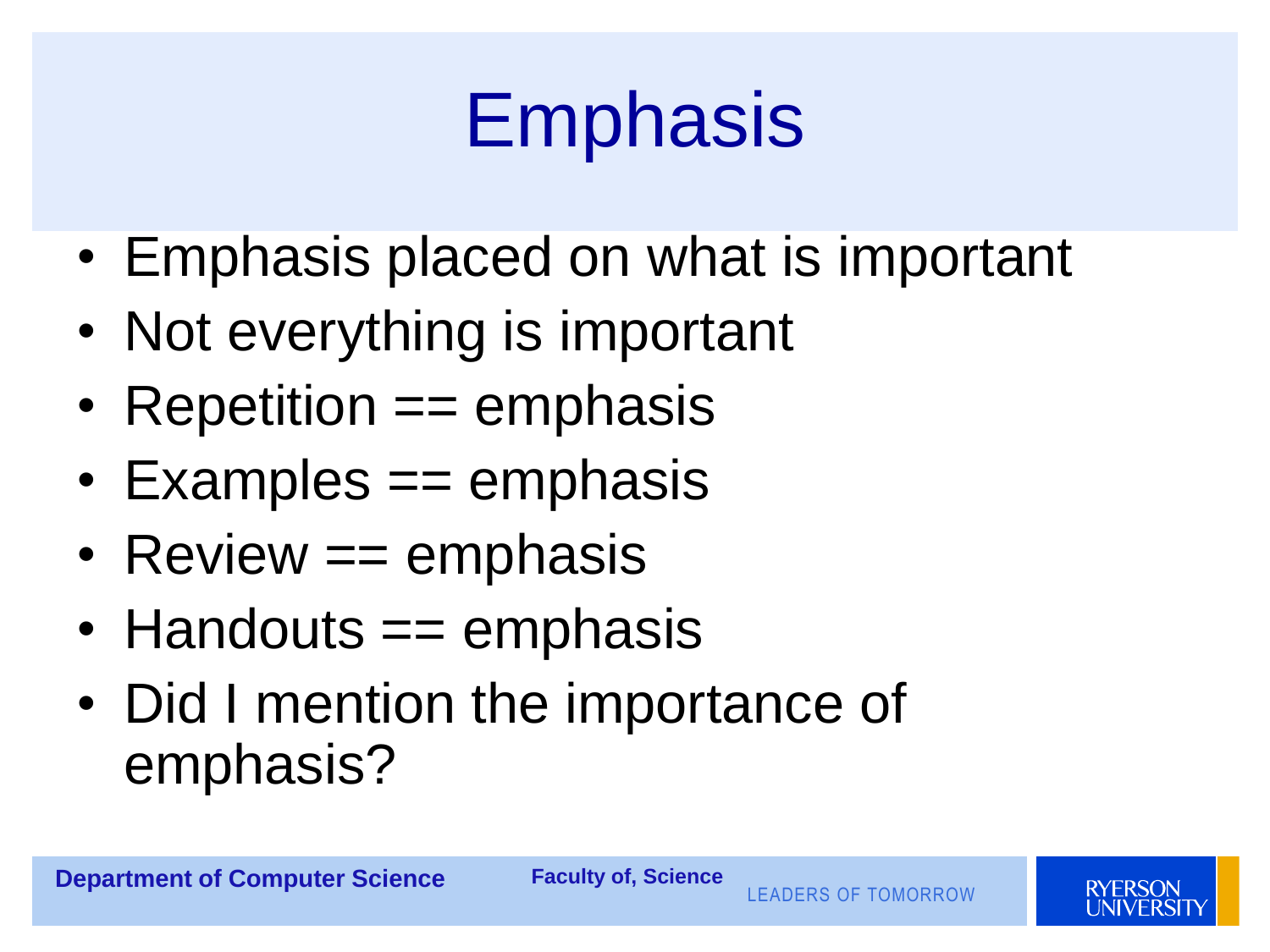## **Emphasis**

• Thelaboreduseofmeaninglesswordsflustersandconfusest heaveragestudentship and the many ingswesaybut ifwesaytoomuchallthewordscolling and the say of the state of the state of the state of the state of the state of the state of the state of the state of the state of the state of the state of the state of the state of the s owwhattodowith the Lease of the substitution whattodowith the lease of the second strengthere eyesopenandt } state and an intervention of the set of the set of the set of the set of the set of the set of the set of the set of the set of the set of the set of the set of the set of the set of the set of the set of th sawonderwhyt  $\mathcal{X}$ pesthatwewillhelpthemearnadegreeandtheward willneverhav etoseeusagain allrememberth ewordsIquitWell**Industryandshowthement** and the movemphasi sworksbyhidin  $\left[\frac{1}{2}, \frac{1}{2}\right]$ wordsthatseen  $\mathbb{R}$ uterwithabroke © Original Artist Material Artist www.CartoonStock.com

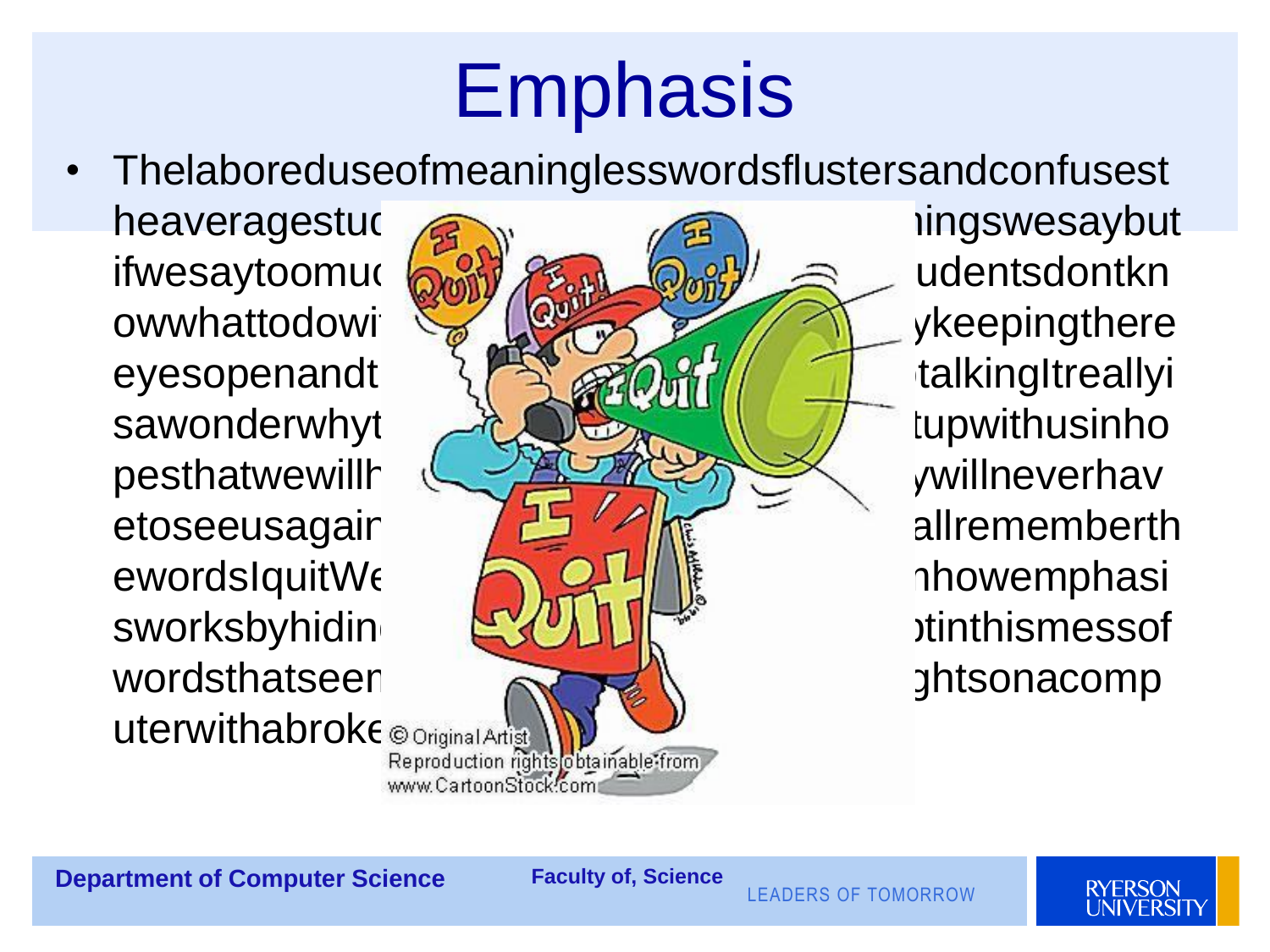# **Participation**

- There must be meaningful participation
- Questioning technique promotes participation
- Move participation around the class



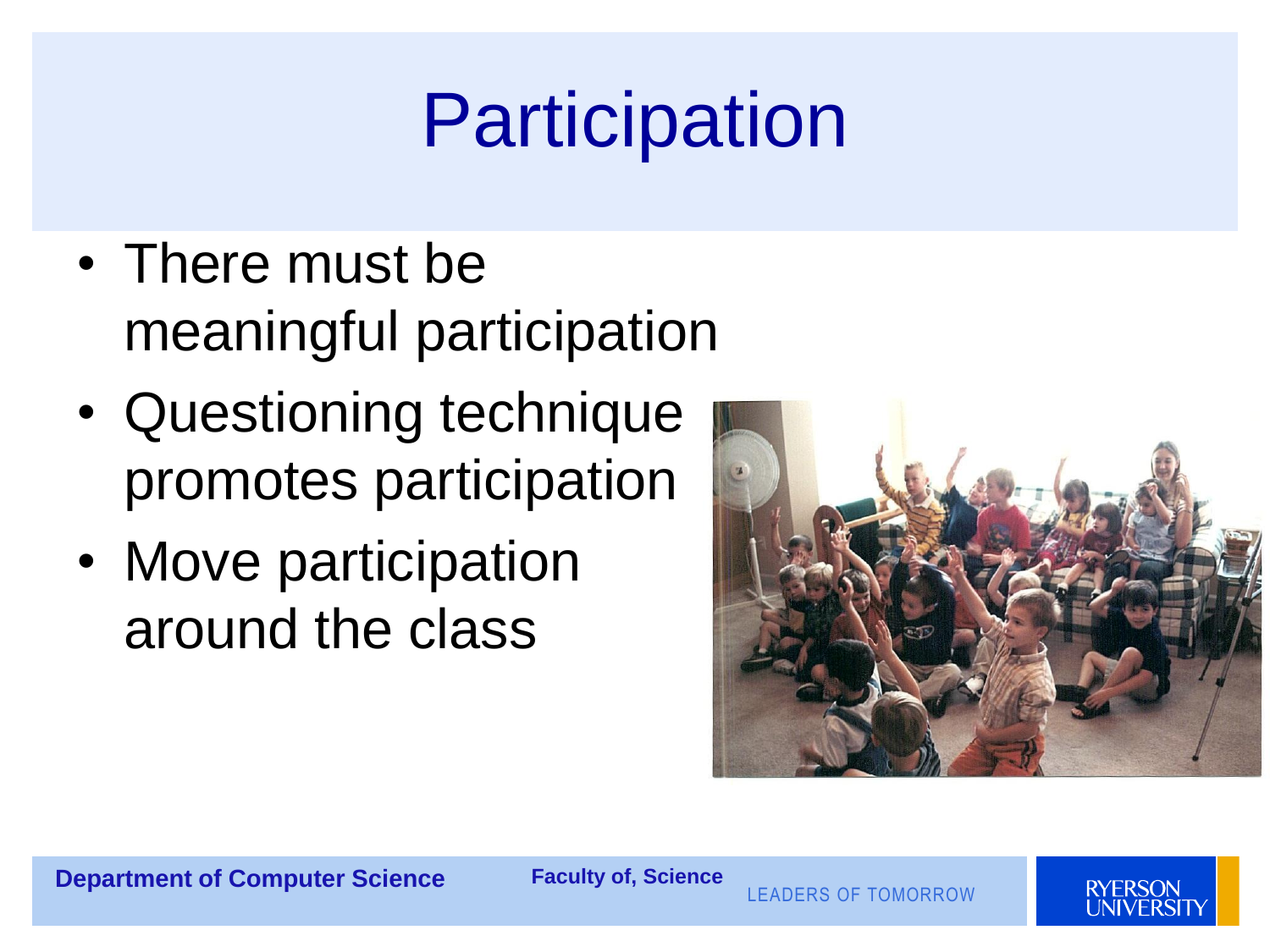# Accomplishment



- Must feel like they have achieved something after the lesson
- Communicate how you felt the class did
- Praise good work but always provide feedback

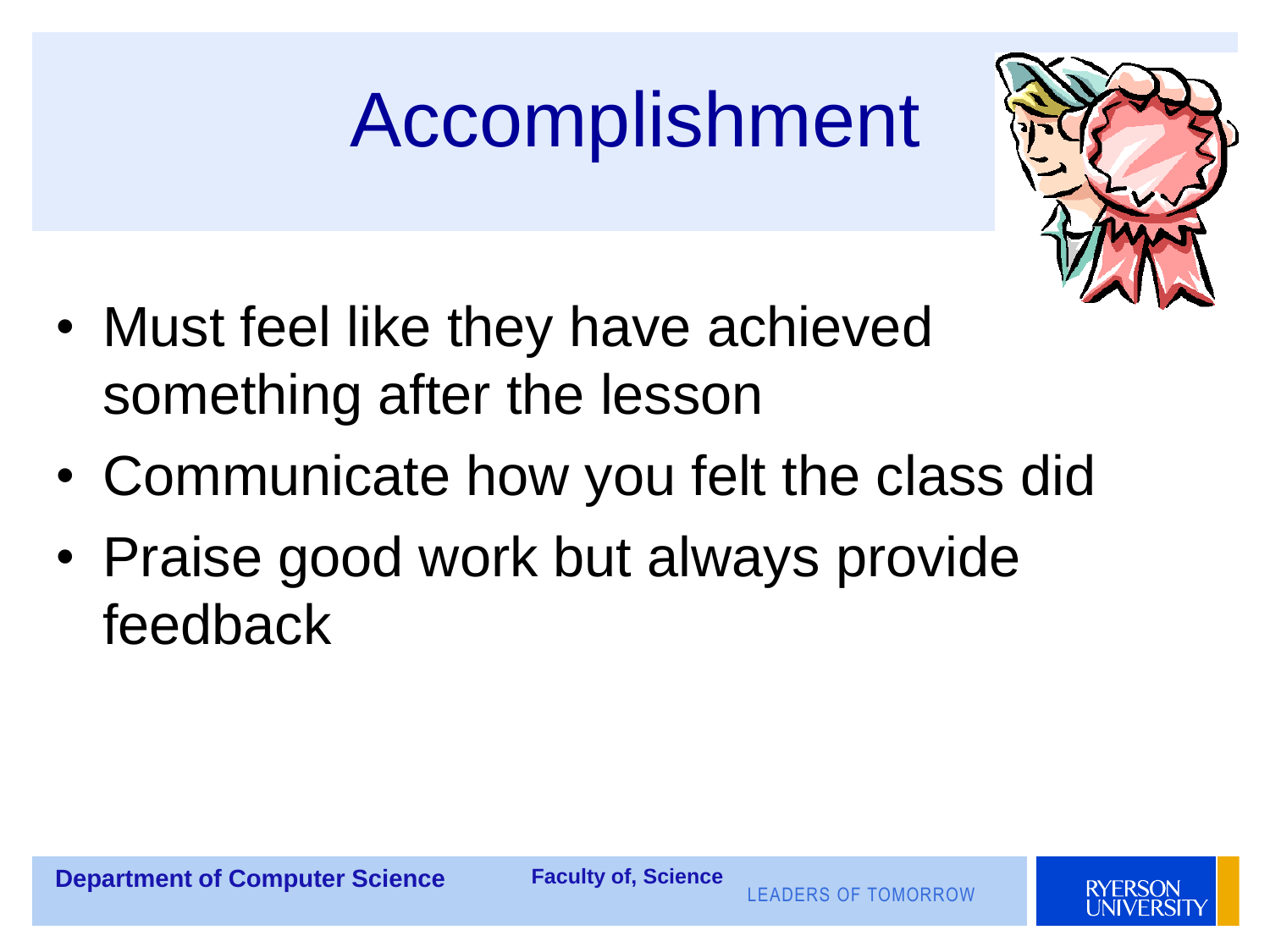## Confirmation

- You must know what they know by confirming that they know it
- Avoids misunderstandings
- Ask questions
- Get students to explain
- Confirmation happens
	- At the beginning
	- In the middle
	- At the end



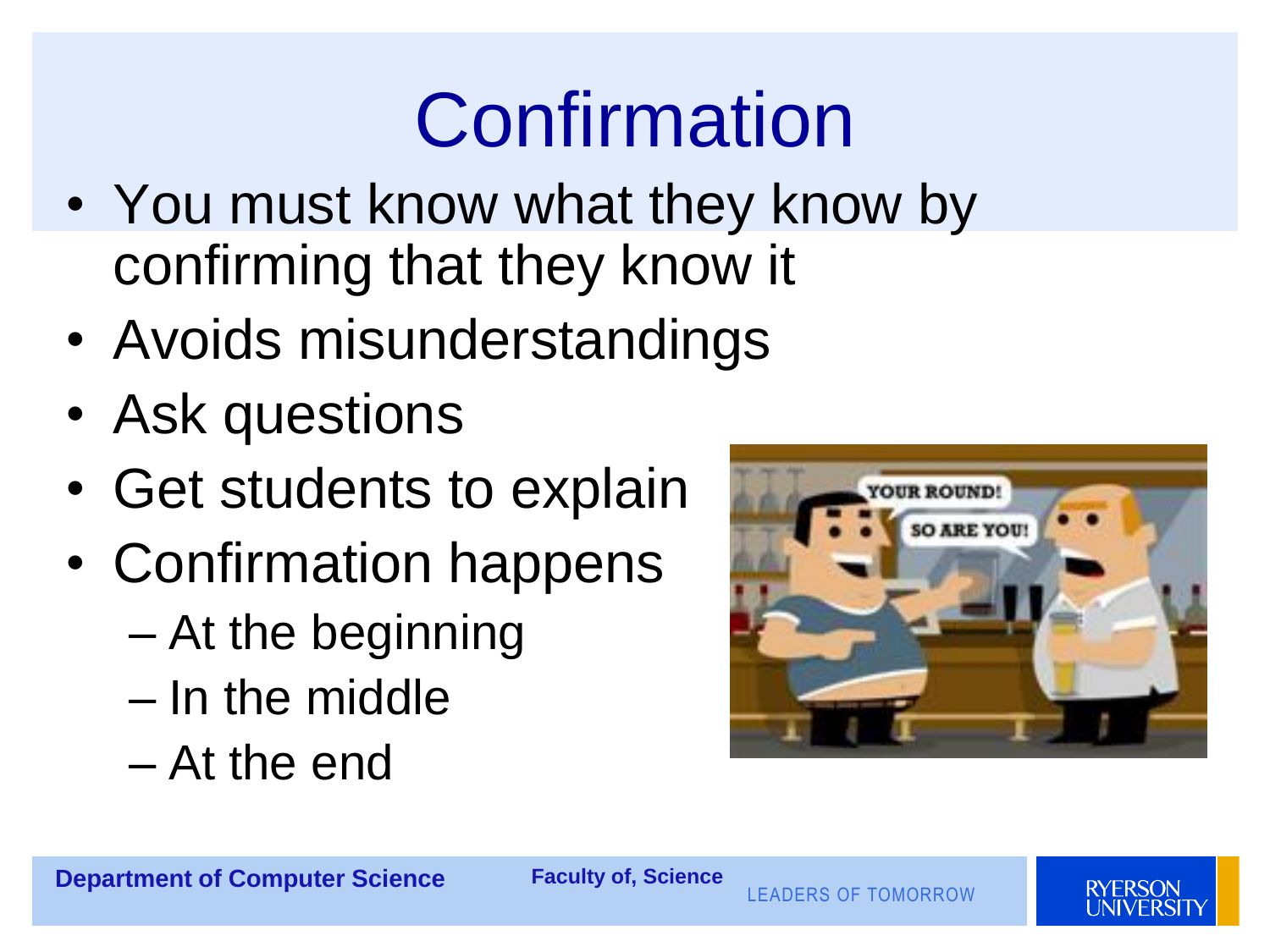## ICEPAC

- The principles of instruction are
	- Interest
	- Comprehension
	- Emphasis
	- Participation
	- Accomplishment
	- Confirmation
- They are mutually supporting
	- When a student participates, emphasis happens, generating interest enhancing comprehension which you confirm providing a sense of accomplishment to the student.



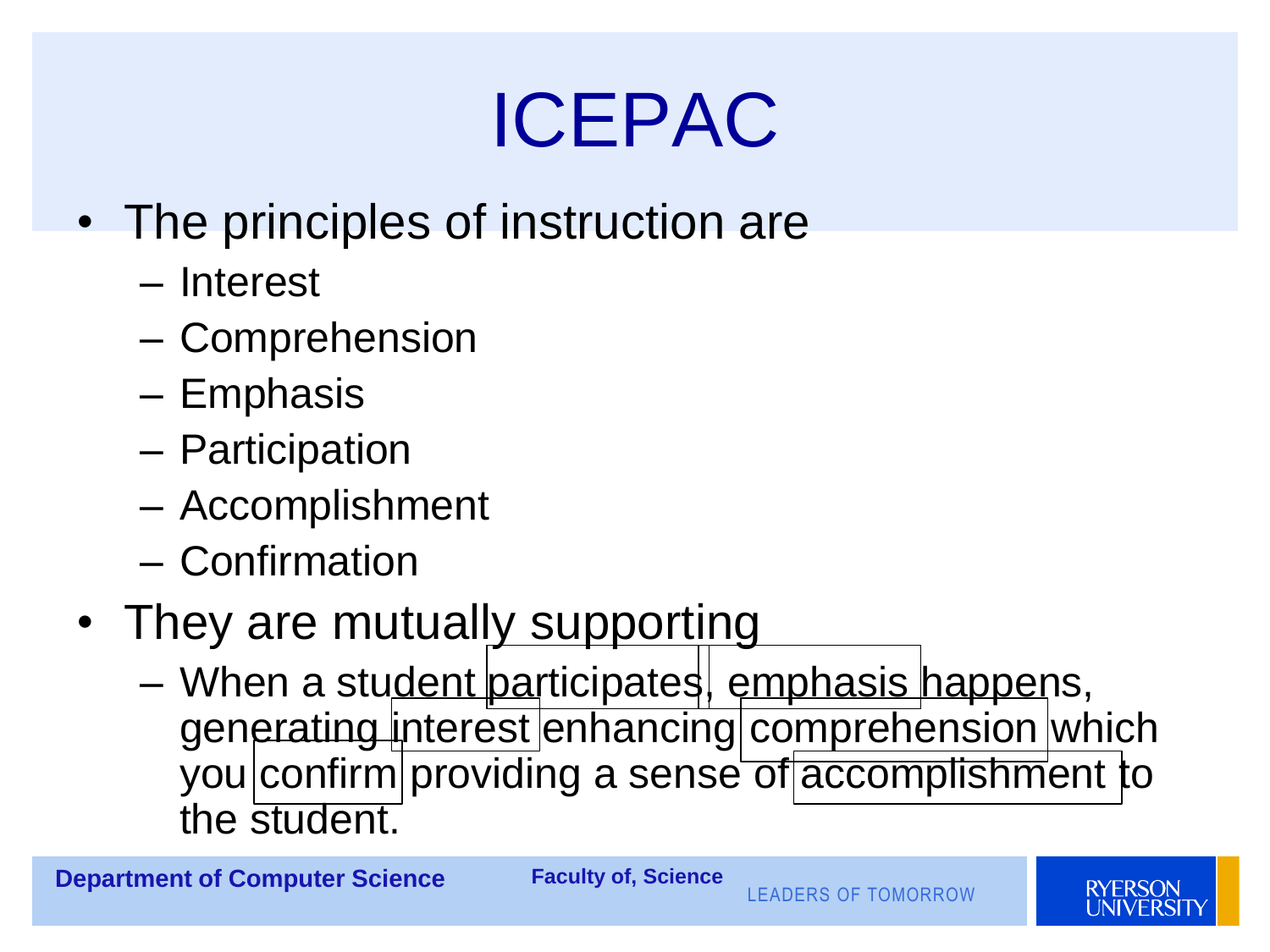#### **Questions**

- Asking questions supports the principles of instruction
- Asking questions requires practice as you
	- must think quickly
	- be in front of the class



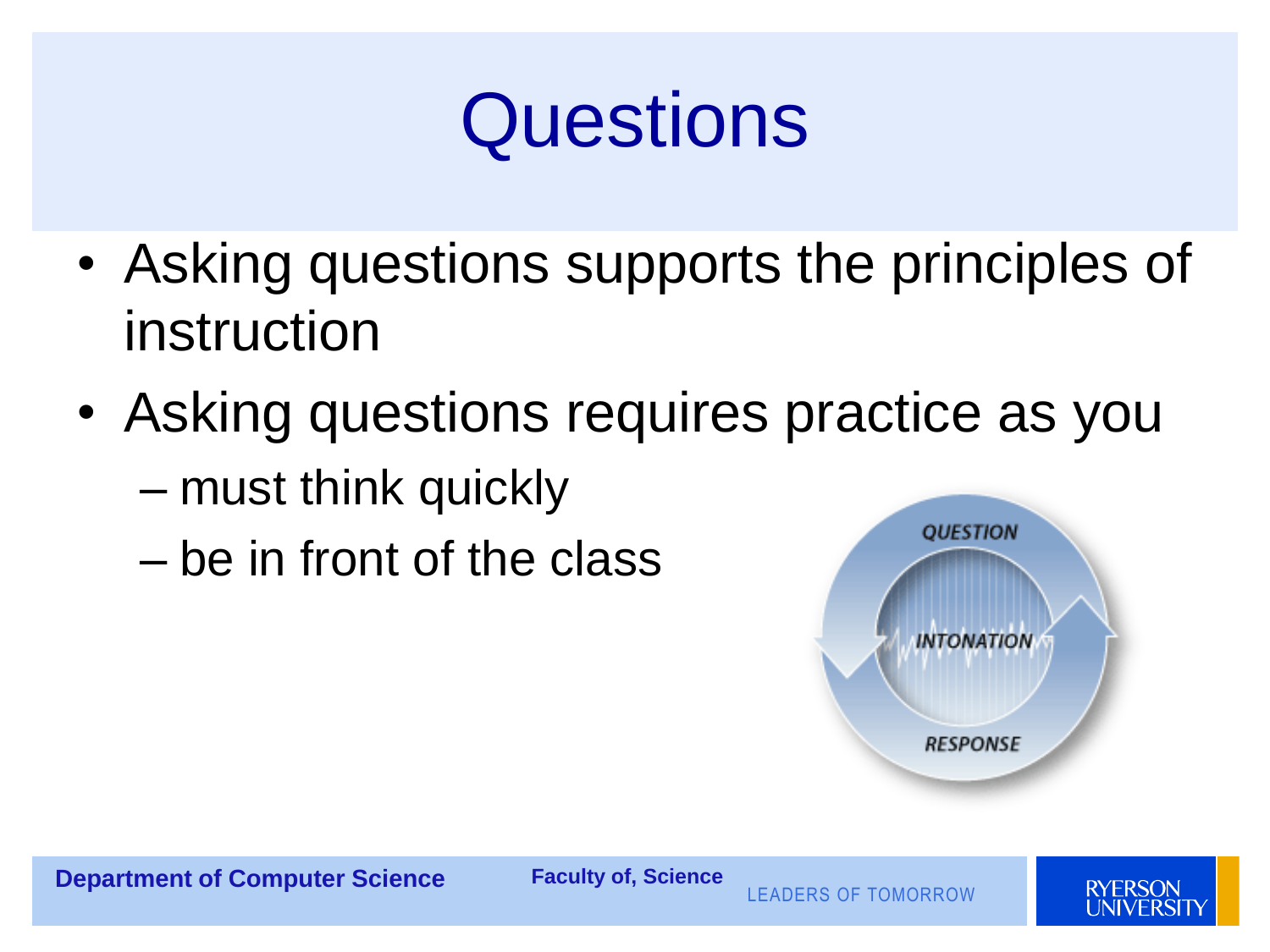## The Purpose of Questions

- Promote Mental Activity
- Arouse and maintain interest
- Guide thought
- Evaluate learning
- Promote problem solving
- Guide lesson progression



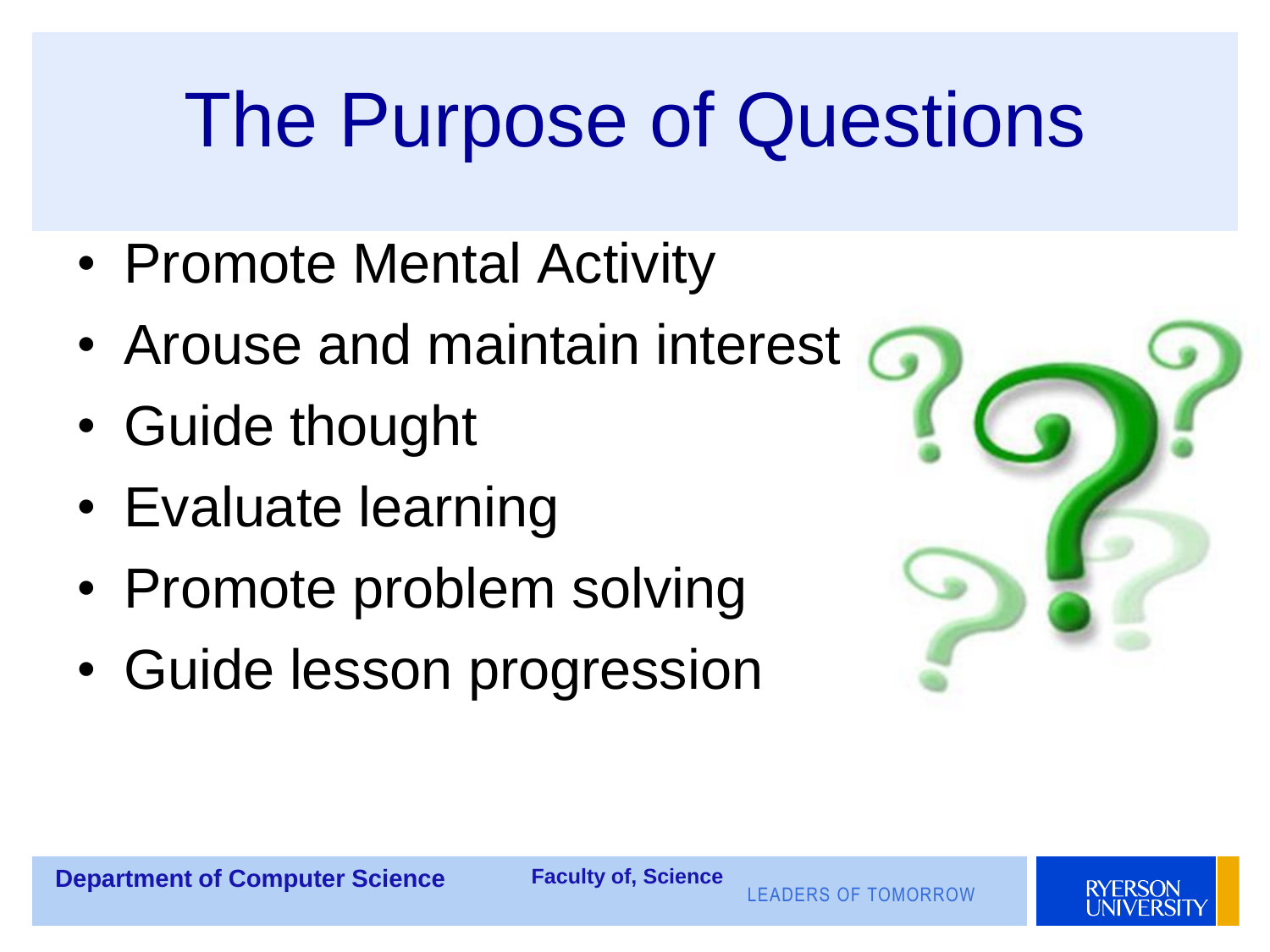#### Lead off

- Directed at the group at beginning of lesson or main point
	- Designed to generate discussion.

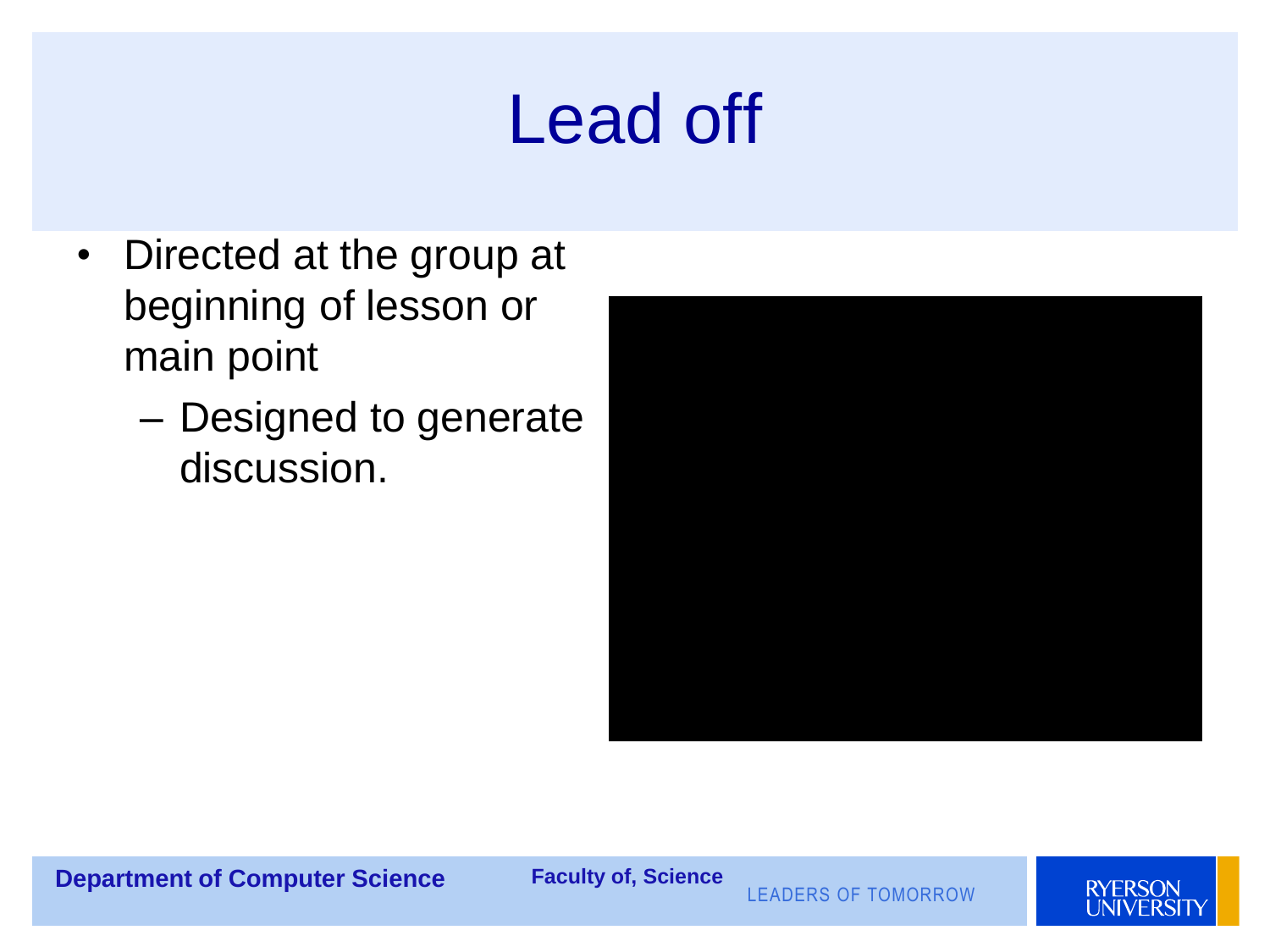#### Follow up

- Used to probe the student's thoughts
	- Encourages further thinking.



**Department of Computer Science Faculty of, Science**

LEADERS OF TOMORROW

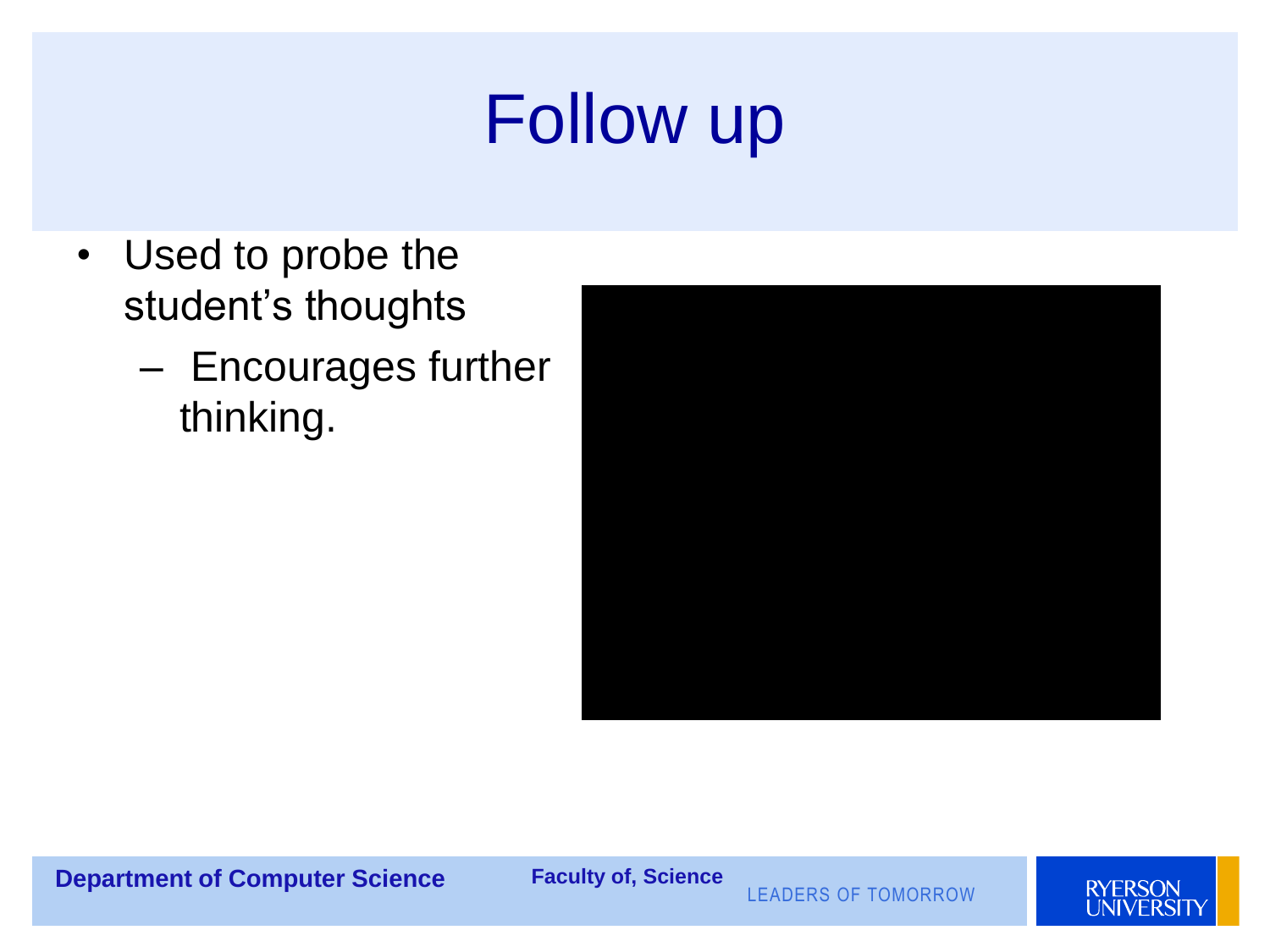#### **Direct**

- Asked of a specific individual
	- Restores attention



**Department of Computer Science Faculty of, Science**

LEADERS OF TOMORROW

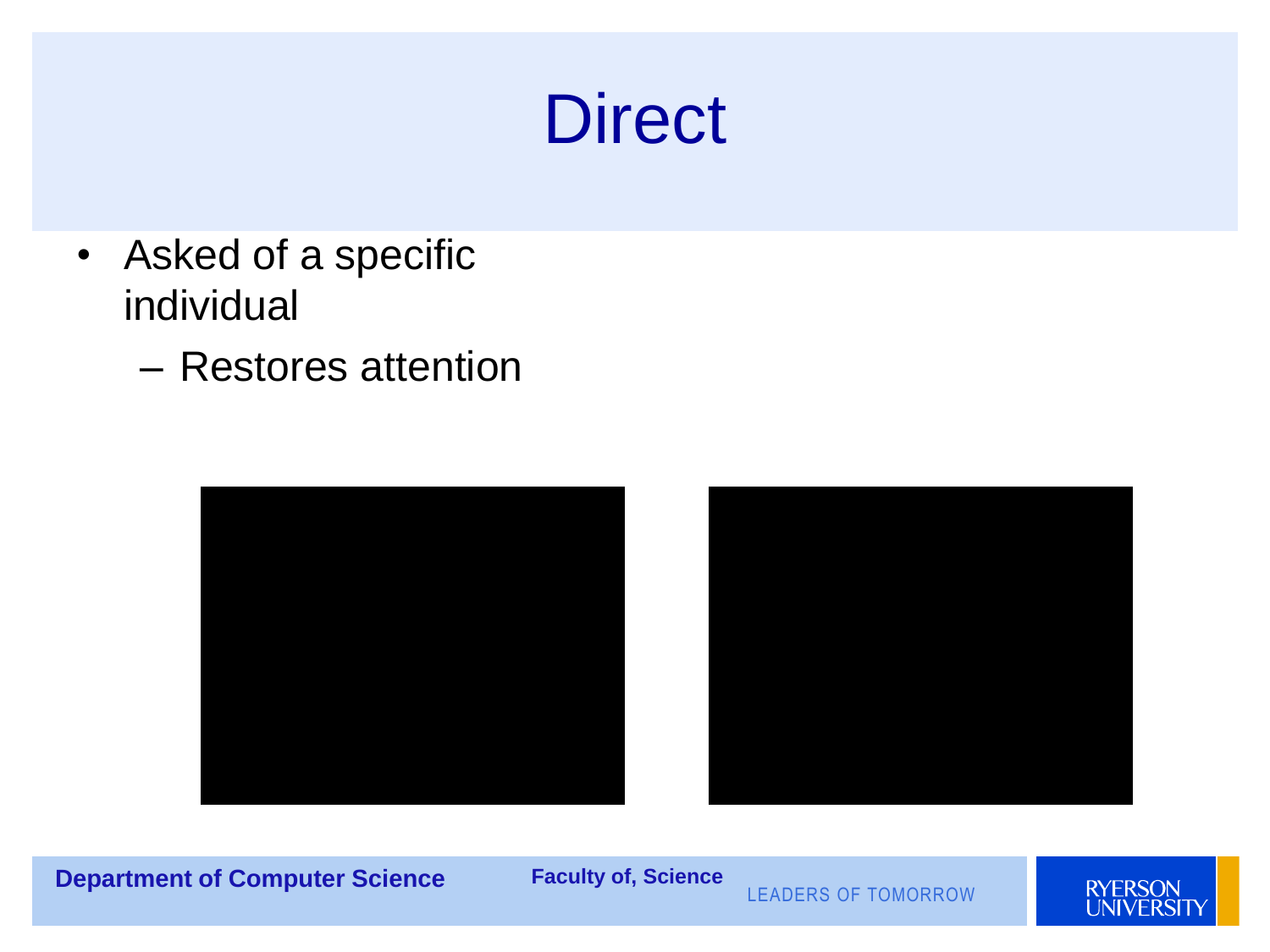#### **Overhead**

- Asked of the group
	- Creates interest and fear



**Department of Computer Science Faculty of, Science**

LEADERS OF TOMORROW

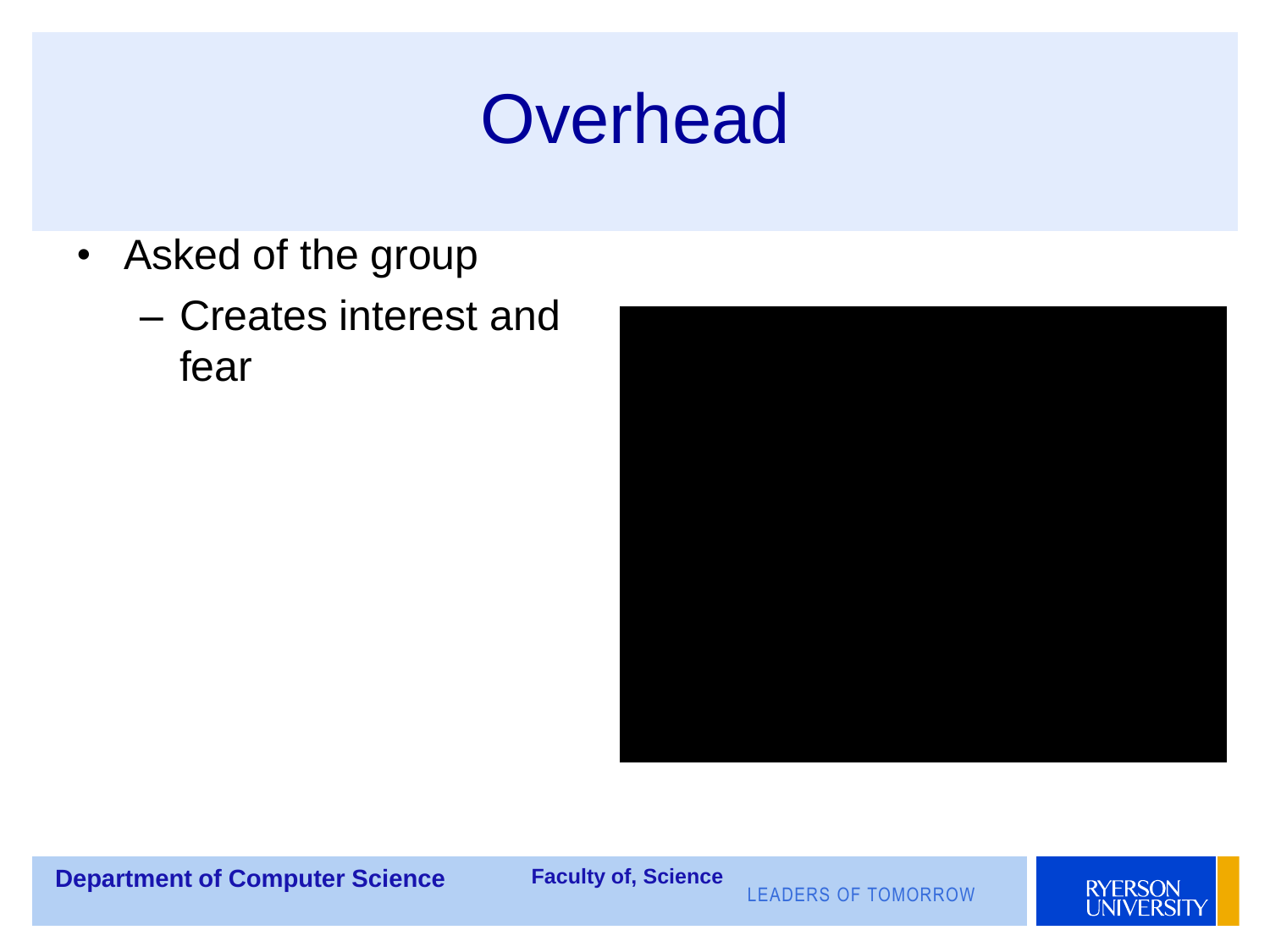#### Reverse and Relay

- Returning the student's question back at them or to others
	- Promotes discussion (but be careful)





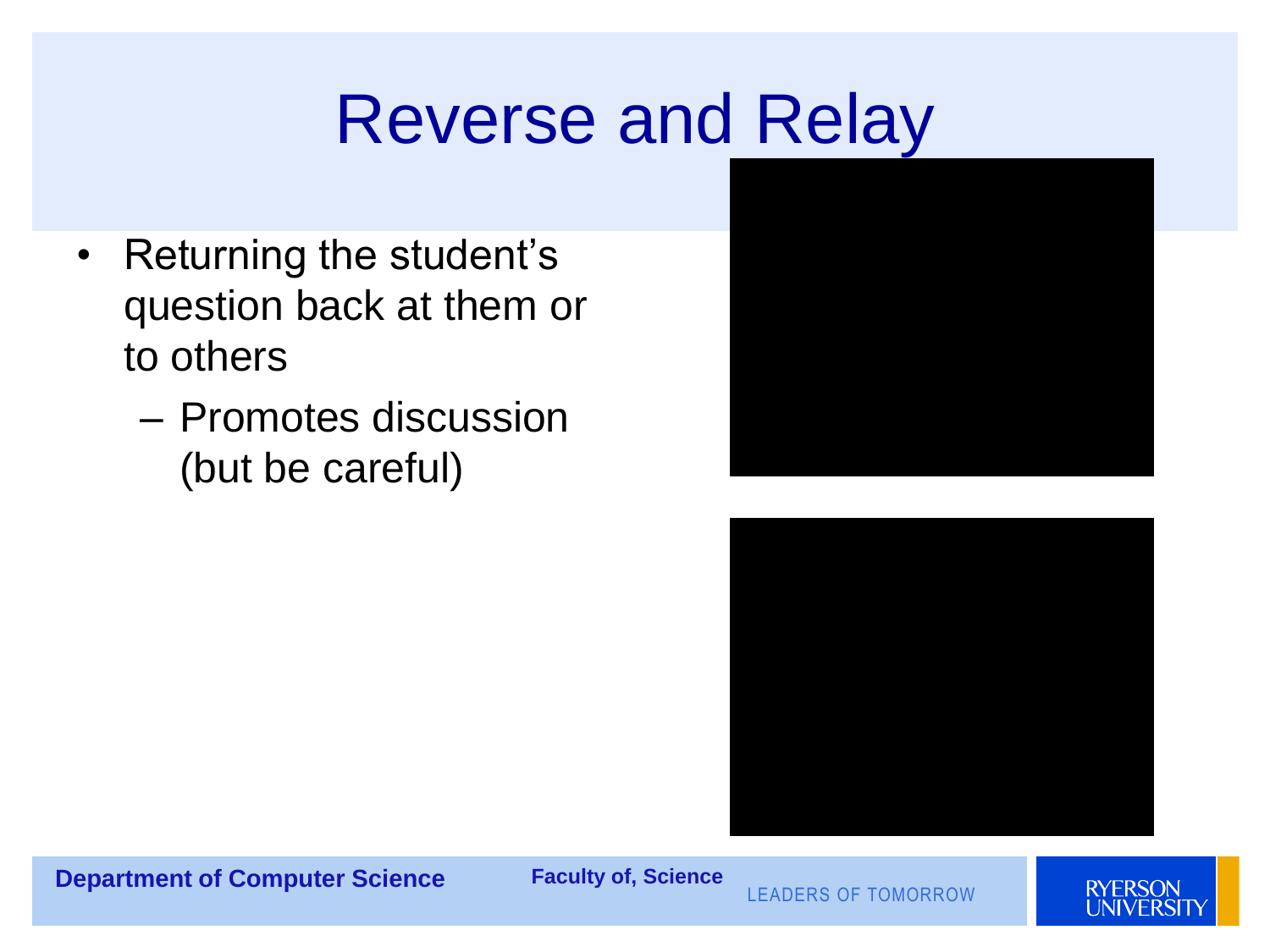## Qualities of good questions

- Easily understood
	- Brief yet complete with clear meaning
- Composed of Common Words
	- Avoid jargon and technical language if possible
- Thought Provoking
	- Avoid obvious answers and those whose answers can be guessed
- Related to Major Teaching Points

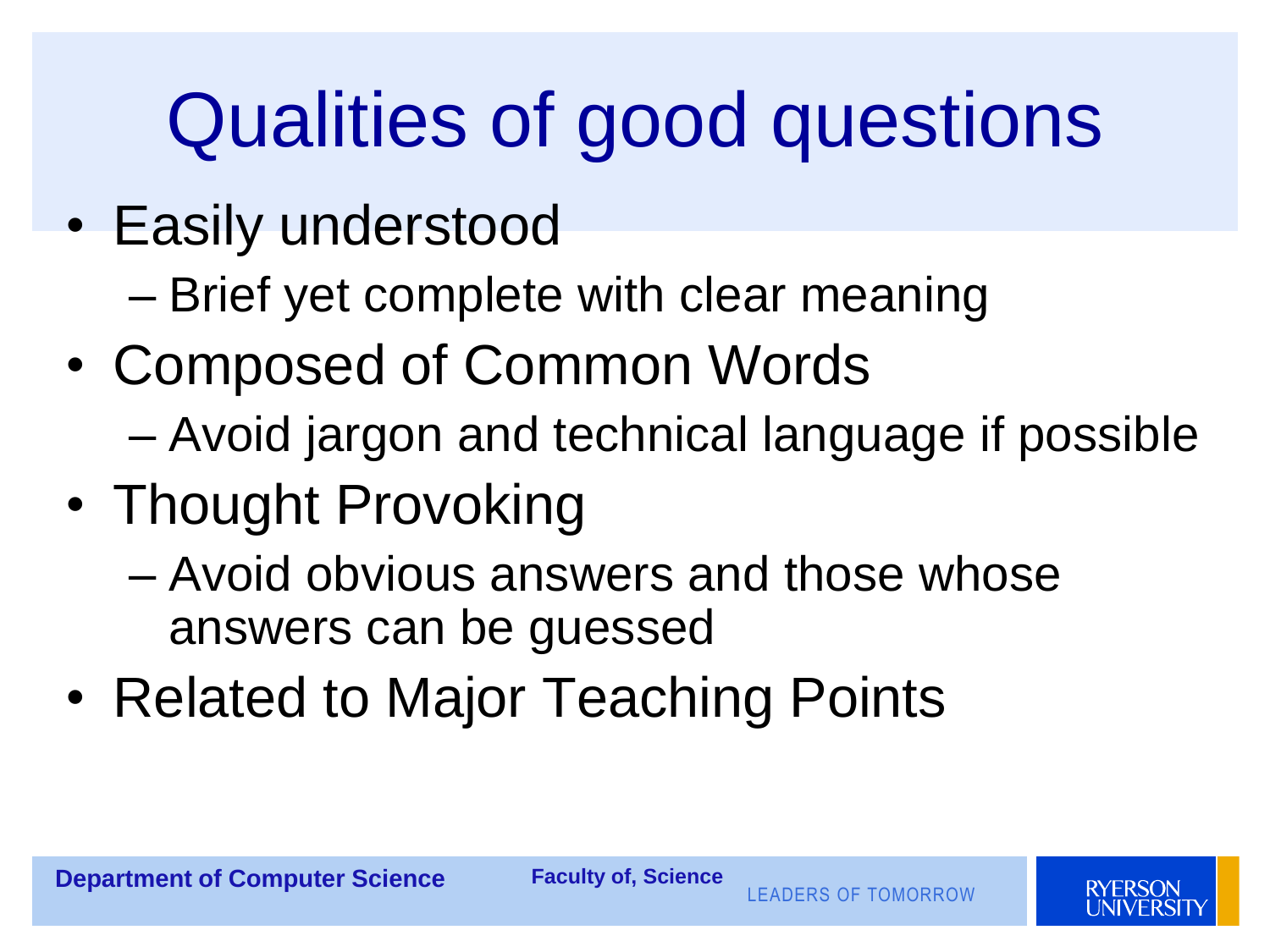## Procedure for Asking Questions

- Ask the question
- Pause
- Indicate the student who should answer
- Listen to the answer
- Confirm the correct response

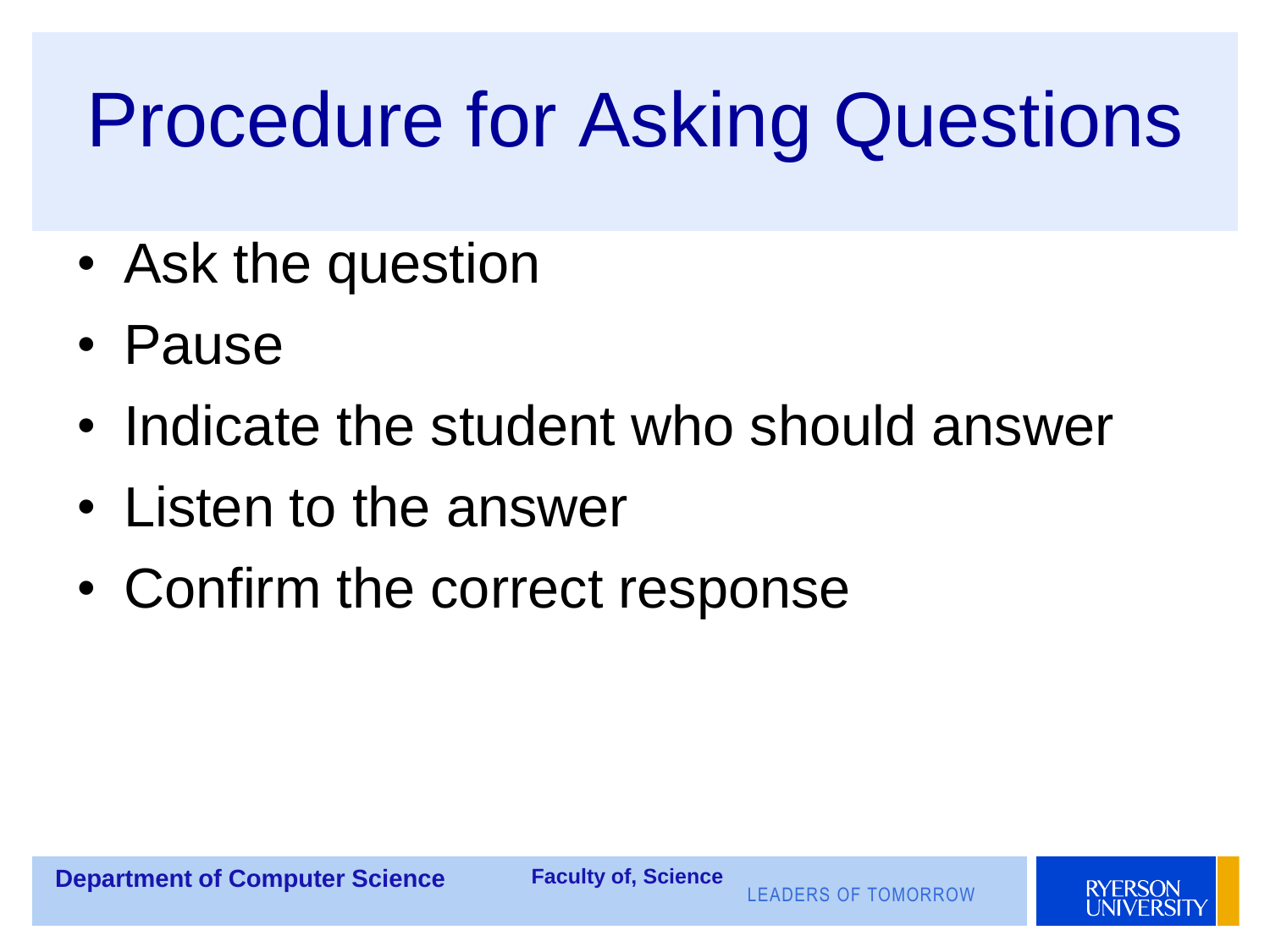## Student Questions

- Encourage questions
- Occasionally pass a question on to other students
	- Not too often!
- Reject questions not related to the lesson
- Don't bluff
- Ensure everyone hears the question